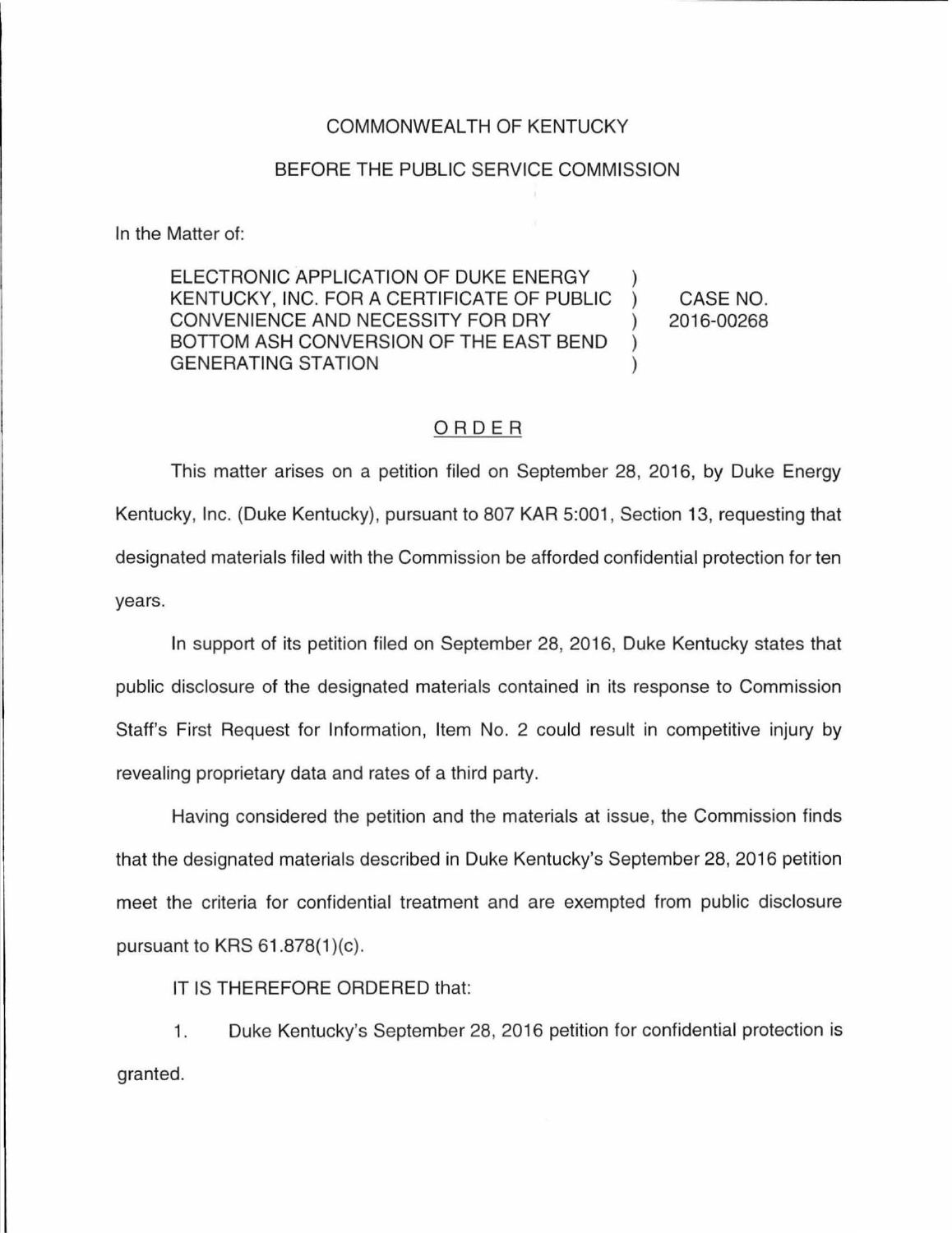2. The designated materials shall not be placed in the public record or made available for public inspection for ten years, or until further Orders of this Commission.

3. Use of the designated materials in any Commission proceeding shall be in compliance with 807 KAR 5:001, Section 13(9).

4. Duke Kentucky shall inform the Commission if the designated materials become publicly available or no longer qualify for confidential treatment.

5. If a non-party to this proceeding requests to inspect the designated materials granted confidential treatment by this Order and the period during which the materials have been granted confidential treatment has not expired, Duke Kentucky shall have 30 days from receipt of written notice of the request to demonstrate that the materials still fall within the exclusions from disclosure requirements established in KRS 61.878. If Duke Kentucky is unable to make such demonstration, the requested materials shall be made available for inspection. Otherwise, the Commission shall deny the request for inspection.

6. The Commission shall not make the designated materials available for inspection for 30 days following an Order finding that the materials no longer qualify for confidential treatment in order to allow Duke Kentucky to seek a remedy afforded by law.

-2- Case No. 2016-00268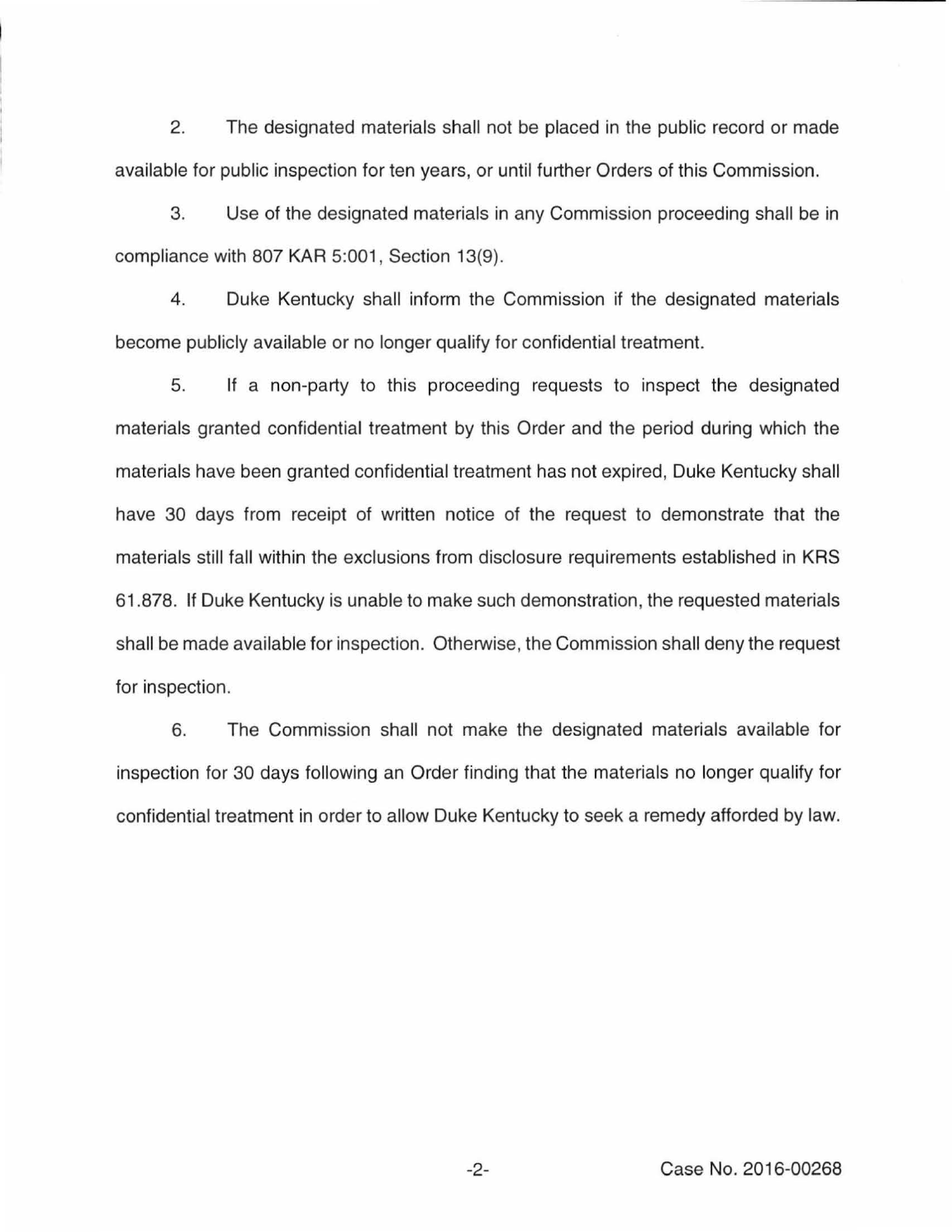By the Commission



ATTEST:  $\theta$ OCEXPQUING Director

Case No. 2016-00268